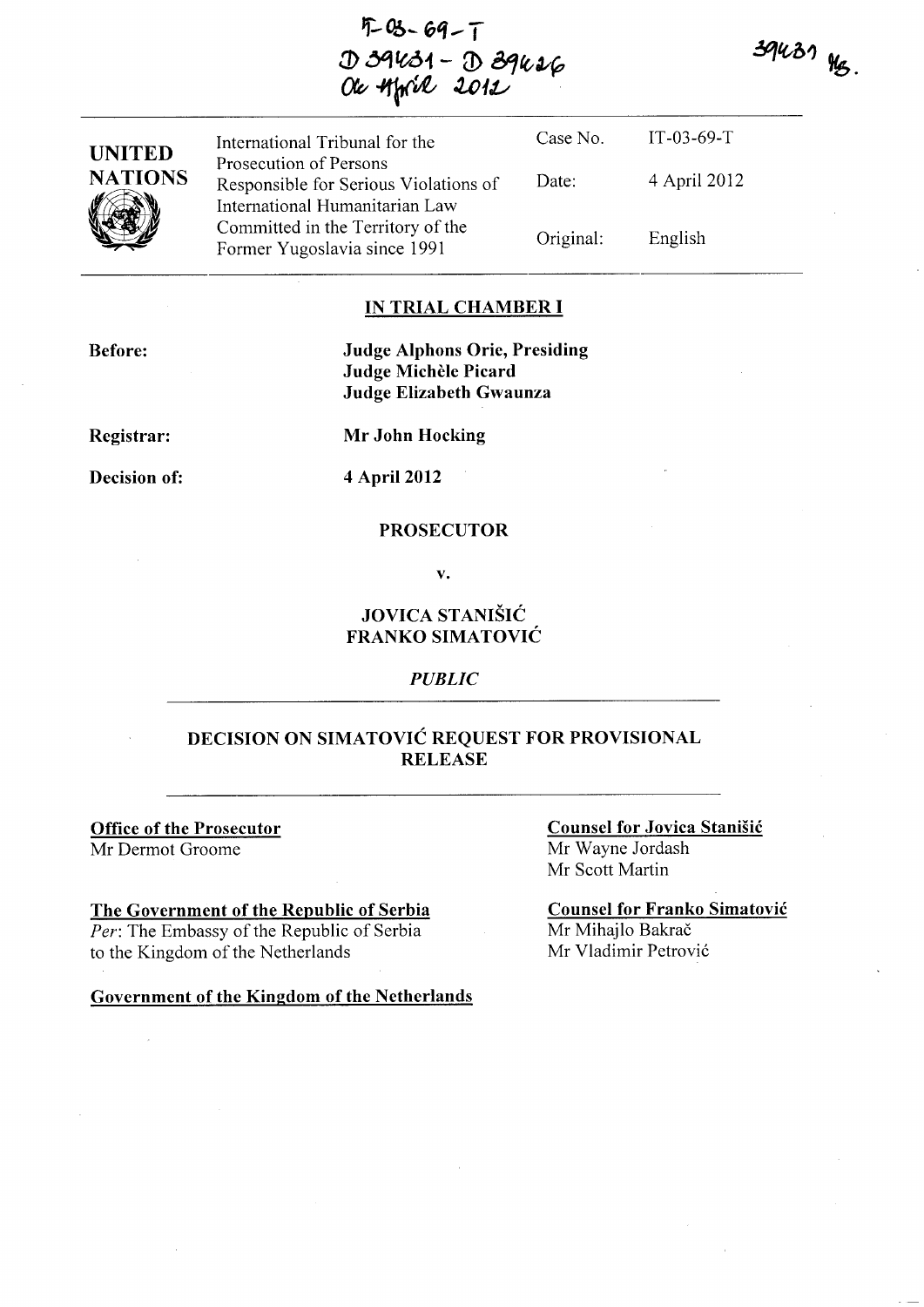# **I. PROCEDURAL HISTORY**

1. On 2 March 2012, the Simatović Defence ("Defence") requested provisional release of the Accused Franko Simatović ("Accused") for the period of 30 March to 30 April 2012 ("Request").<sup>1</sup> On 6 March 2012, the Chamber invited the Republic of Serbia ("Serbia") to state, within ten days of receipt, its position in respect of the Request ("Invitation").<sup>2</sup> On 7 March 2012, the Tribunal's Host State filed a letter pursuant to Rule 65(B) of the Tribunal's Rules of Procedure and Evidence ("Rules"), stating that it did not oppose the Request.<sup>3</sup> The Prosecution submitted a response on 16 March 2012, opposing the Request and seeking a reasonable opportunity to respond to any written submissions by Serbia on the issue of provisional release ("Prosecution Response").<sup>4</sup>

2. On 21 March 2012, noting that Serbia had failed to respond to the Invitation, the Chamber invited Serbia again to file its position in respect of the Request, either in writing or at a hearing before the Chamber.<sup>5</sup> Serbia submitted, on 26 March 2012, that the issue should be discussed by the Government of Serbia by 30 March 2012 and in case of a favourable outcome, guarantees would be provided without delay.<sup>6</sup> On 2 April 2012, the Chamber received a Defence submission containing guarantees provided by Serbia to the effect that Serbia would comply with all orders issued by the Chamber to ensure that the Accused would appear for trial ("Serbian Guarantees").<sup>7</sup>

## **11. SUBMISSIONS OF THE PARTIES**

3. The Defence submits that the Accused poses no threat to any victim, witness, or other person, and that there is no risk of flight.<sup>8</sup> The Defence further submits that the Accused has always unconditionally complied with all conditions imposed on his provisional release.<sup>9</sup> It points out that the Accused voluntarily surrendered to the Tribunal and argues that the Accused's presence in Belgrade during the adjournment period would substantially assist the preparations of the next phase of the Defence case.<sup>10</sup>

 $\mathbf{1}$ Request for Provisional Release, 2 March 2012, para. I.

<sup>2</sup>  Invitation to the Republic of Serbia in Relation to Requests for Provisional Release, 6 March 2012.

 $\mathbf 3$ Letter of the Ministry of Foreign Affairs of the Kingdom of the Netherlands on Provisional Release for Mr. Franko Simatovic, 7 March 2012 (Confidential).

 $\overline{4}$ Prosecution Response to Simatovic Request for Provisional Release, 16 March 2012.

 $\overline{\mathbf{5}}$ Order Scheduling a Hearing in Relation to Requests for Provisional Release, 21 March 2012.

 $\overline{6}$ The Republic of Serbia's Reply to Trial Chamber's Order for Scheduling a Hearing in Relation to Requests for Provisional Release from 21 March 2012, 26 March 2012 (Confidential).

 $\overline{7}$ Addendum to Defence Request for Provisional Release, 2 April 2012 (Confidential), Defence Submission, 3 April 2012 (Confidential).

 $\bf 8$ Request, para. 4.

<sup>9</sup>  Ibid.

 $10$  Request, paras 4, 6, 7.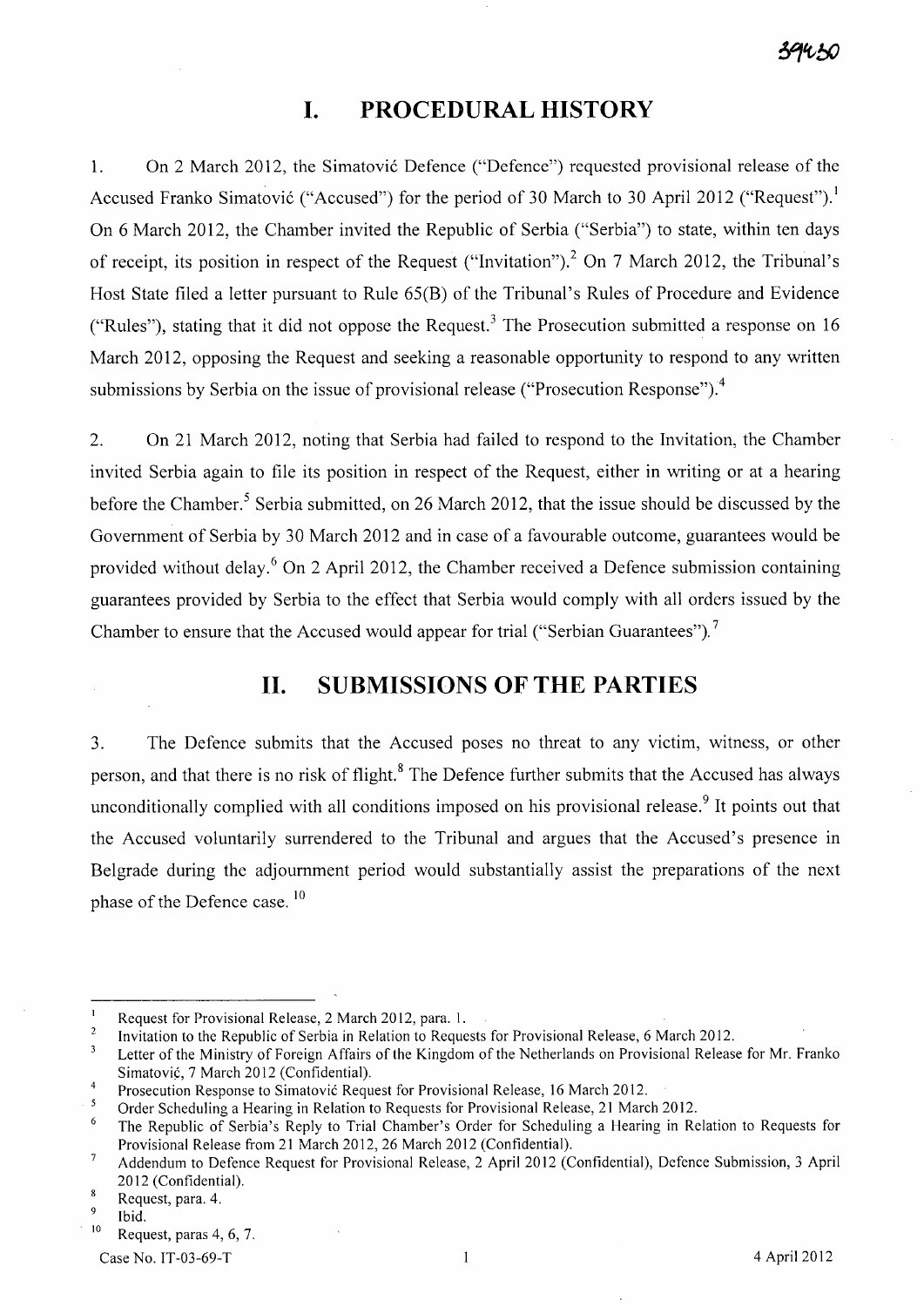4. The Prosecution submits that the risk of absconding is higher at the present stage of proceedings, given the body of Prosecution evidence, the Rule 98 *bis* decision, and the evidence elicited from the Defence witnesses, as well as the grave nature of crimes charged.<sup>11</sup> It further submits there is an increased risk of influencing witnesses, referring to changes to the Defence case to be explored during the adjournment, including meeting new prospective witnesses.<sup>12</sup> The Prosecution also argues that the Accused's ability to assist in Defence preparations from Belgrade is not essential.<sup>13</sup> It further argues that granting provisional release would be disproportionate in the absence of compelling humanitarian grounds.<sup>14</sup>

## **Ill. APPLICABLE LAW**

5. The Chamber recalls and refers to the applicable law governing provisional release as set out in its previous decisions.<sup>15</sup>

# **IV. DISCUSSION**

6. In light of the Defence submission containing Serbian Guarantees, the Chamber will not further discuss the parties' submissions and requests regarding the absence of such guarantees.<sup>16</sup> Given that the Serbian Guarantees are identical in substance to the guarantees provided by Serbia in respect of previous requests for provisional release, the Chamber does not seek further submissions by the Prosecution.

7. The Chamber recalls the discussion in its decision of 13 December 2011, whereby it was satisfied that the Accused would appear for the trial and would not pose a danger to any victim, witness, or other person.<sup>17</sup> The Chamber has not received information indicating a change of circumstances in this regard. Having considered the advanced stage of the proceedings and accorded due weight to the Serbian Guarantees, the Chamber remains satisfied that the Accused, if provisionally released, will appear for trial and will not pose a danger to any victim, witness, or other person.

8. With regard to the current stage of the trial and to the adjournment granted at the Defence's request, the Chamber considers that the Accused's presence in Belgrade may be beneficial to the

~

<sup>&</sup>lt;sup>11</sup> Prosecution Response, paras  $9-12$ .

 $12$  Prosecution Response, paras 13-14.

 $13$  Prosecution Response, para. 16.

<sup>&</sup>lt;sup>14</sup> Prosecution Response, paras 17-18.

Decision on Simatovic Request for Provisional Release, 13 December 2011 ("Decision of 13 December 2011"), paras 6-7 and the decisions cited therein.

<sup>&</sup>lt;sup>16</sup> Request, paras 8-10; Prosecution Response, paras 6-8, 19.<br><sup>17</sup> Decision of 13 December 2011, para, 9.

Decision of 13 December 2011, para. 9.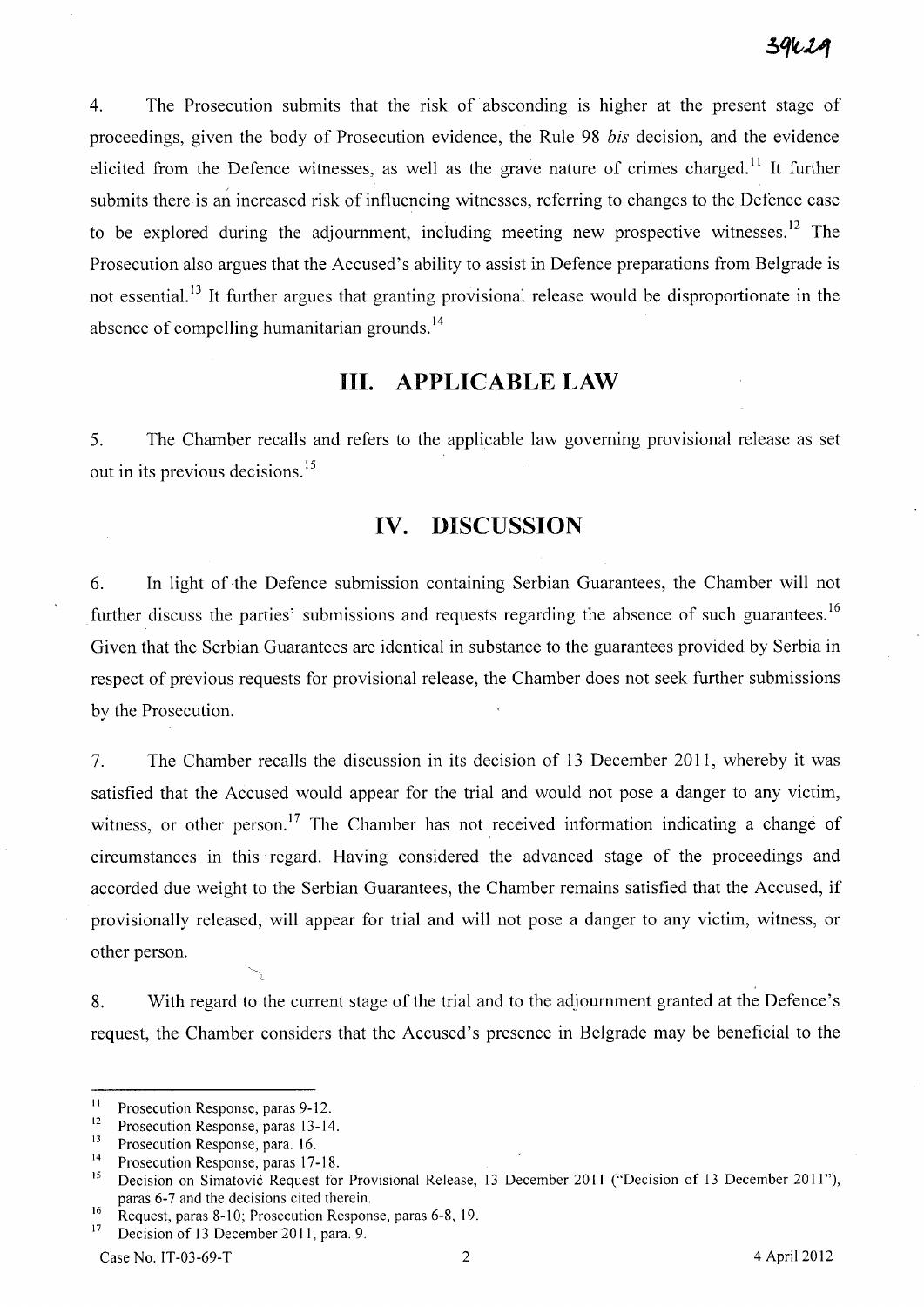preparation of his defence. In the light of the above discussion, the Chamber finds provisional release to be appropriate.

# **v. DISPOSITION**

For the foregoing reasons, pursuant to Rules 54 and 65 of the Rules, the Chamber

- 1. **DENIES** the Prosecution leave to respond to Serbia's submissions concerning the Request;
- 2. **GRANTS** the Request in part and **ORDERS** as follows:
	- a. that **on the first practicable day following the filing of this decision,** the Accused be transported to Schiphol airport in the Netherlands by the Dutch authorities;
	- b. that at Schiphol airport, the Accused be provisionally released into the custody of officials of the Government of Serbia to' be designated by Serbia prior to his departure from the United Nations Detention Unit in The Hague ("UNDU"), who shall accompany the Accused for the remainder' of his travel to Serbia and to his place of residence ("Designated Officials");
	- c. that, on his return, the Accused be accompanied and handed over by the Designated Officials at Schiphol airport, on or before **Thursday, 26 April 2012,** to the custody of the Dutch authorities who shall transport him back to the UNDU; and
	- d. that the Accused provide the addresses at which he will be staying in Belgrade to the Serbian Ministry of Justice ("MoJ") and to the Registrar' of the Tribunal ("Registrar") prior to leaving the UNDU, that during the period of provisional release the Accused abide by, and that the authorities of the Government of Serbia, including the local police, ensure compliance with the following conditions:
		- i. to remain within the confines of the municipality of Belgrade;
		- ii. to surrender his passport and any other valid travel documents to the MoJ;
		- iii. to report every day before  $1 \text{ p.m.}$  to a local police station in Belgrade to be designated by the MoJ in accordance with the below;
		- iv. to consent to having the MoJ verify his presence with the local police and to the making of occasional unannounced visits upon the Accused by the MoJ or by a person designated by the Registrar;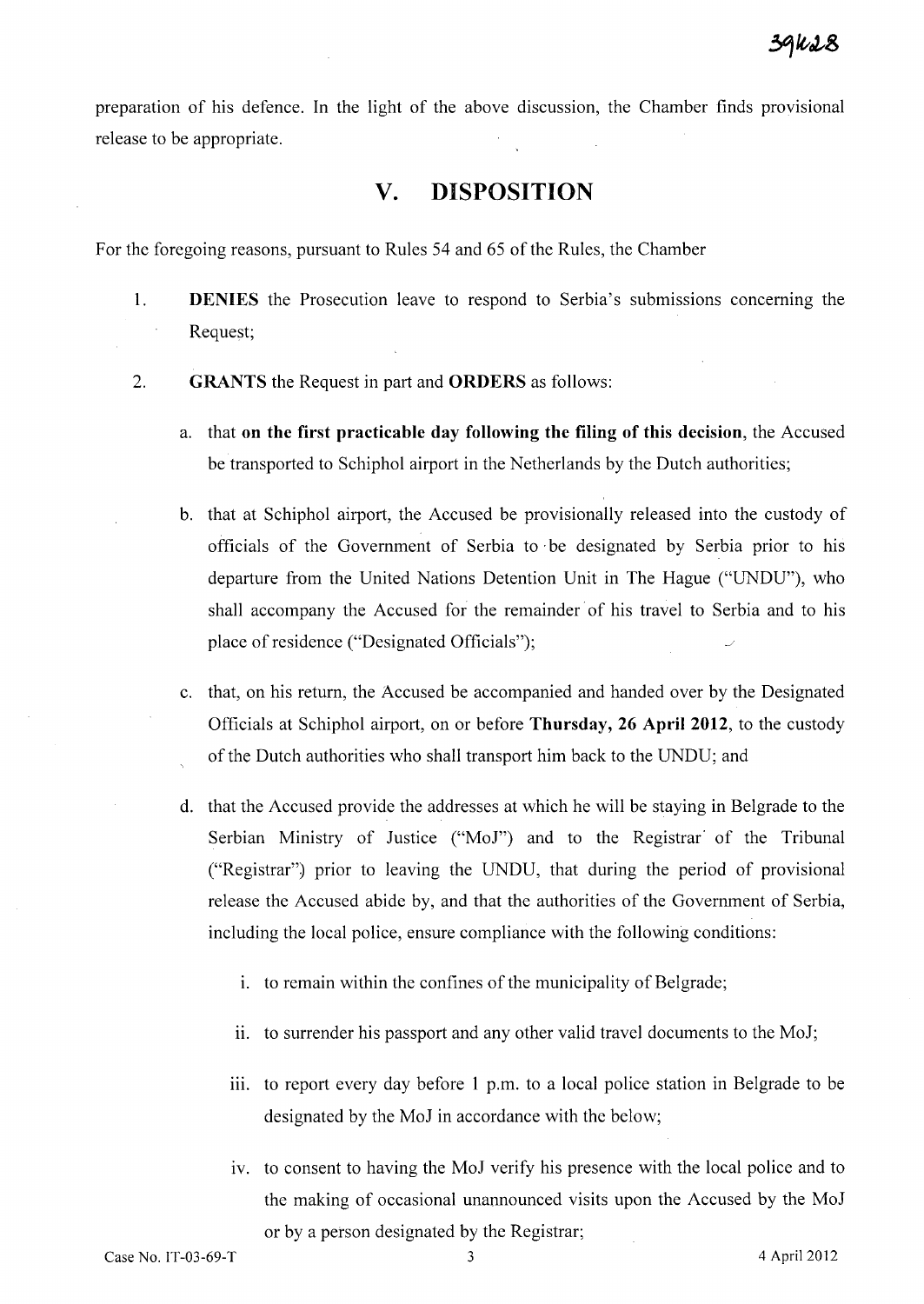- v. to refrain from having any contact whatsoever or in any way interfering with any victim or potential witness, or from otherwise interfering in any way with the proceedings or administration of justice;
- vi. to refrain from discussing his case with anyone, including media, other than his Counsel;
- vii. to refrain from seeking to directly access documents or archives, or seeking to destroy any evidence;
- viii. to comply strictly with any requirements of the authorities of Serbia necessary to enable them to comply with their obligations under this Order and with the Serbian Guarantees;
	- ix. to return to the Tribunal on or before Thursday, 26 April 2012; and
	- x. to comply strictly with any further order of the Chamber varying the terms of or terminating provisional release;
- 3. **REQUIRES** the Government of Serbia to assume responsibility as follows:
	- a. by designating officials as specified above, into whose custody the Accused shall be provisionally released and who shall accompany the Accused from Schiphol airport to Serbia and to his place of residence, as well as upon his return, and notifying, as soon as practicable, the Chamber and the Registrar of the names of the Designated Officials;
	- b. by designating a local police station in Belgrade to which the Accused is to report each day during the period of provisional release, and notifying, as soon as practicable, the Chamber and the Registrar of the name and-location of that police station;
	- c. by ensuring compliance with the conditions imposed on the Accused under this Order;
	- d. for the personal security and safety of the Accused while on provisional release;
	- e. for all expenses concerning transport of the Accused from Schiphol airport to Belgrade and back;